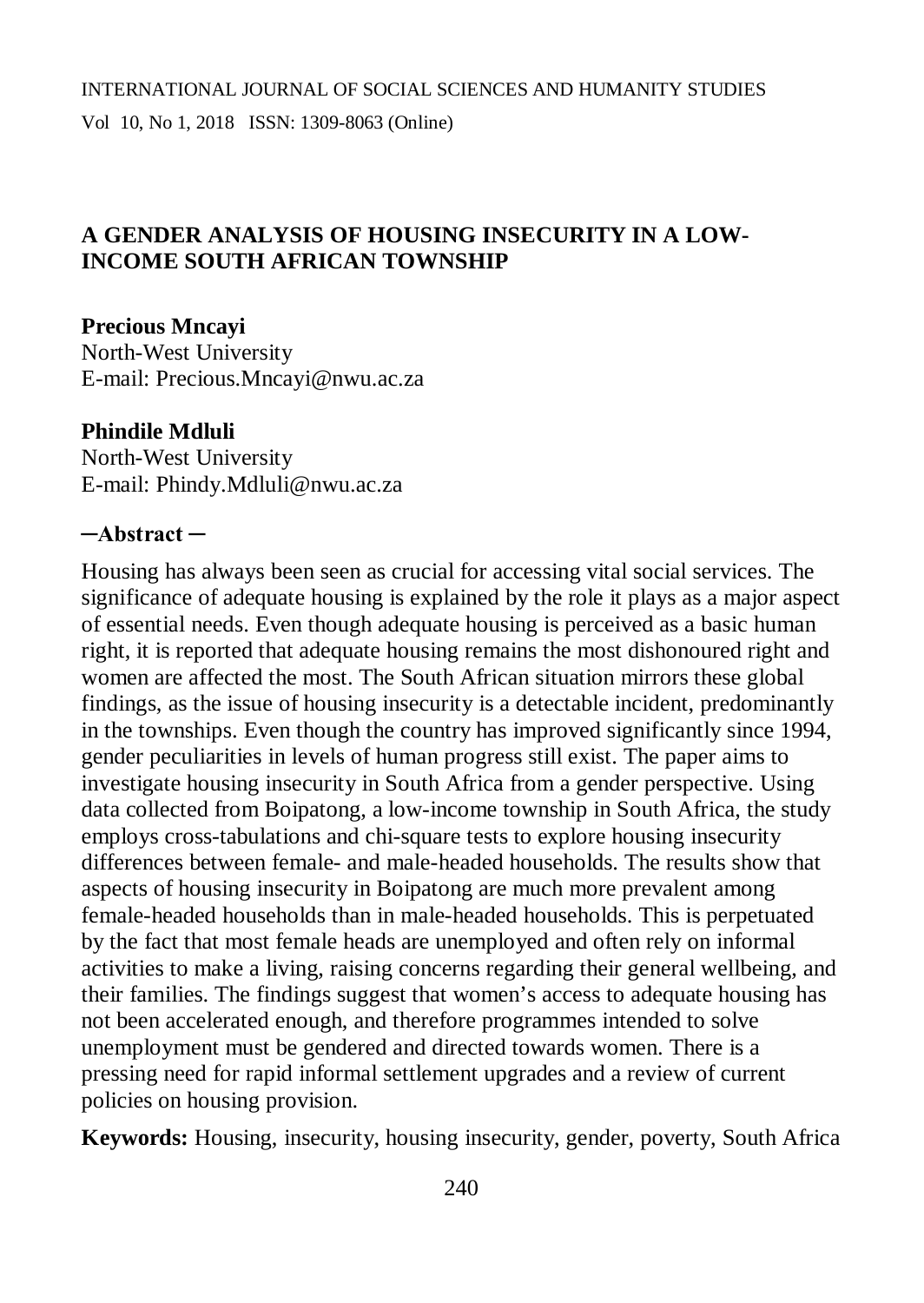## **JEL classification:** I31; J10; R2

## **1. INTRODUCTION**

Over the years, housing has been seen as crucial for accessing vital social services, even stable employment, while at the same time the successful functioning of families very much depends on adequate and safe housing (Geller & Curtis, 2011). The significance of adequate housing is explained by the role it plays as a major aspect of essential needs. Even though adequate housing is perceived as a right associated with numerous different rights, for instance social security, and supports the achievement of sustainable development goals (United Nations (UN) Habitat, 2016); of every single human right, the right to adequate housing remains the most dishonoured (UN, 2003). It is reported that approximately 900 million people around the world live in insecure and inadequate housing and the number is expected to rise to 1.6 billion by 2025 (King, Orloff, Versilas & Pande, 2017), with women being the most represented. Even though women provide an anchor to family stability, various groups of women such as female heads of households and widowed women among others are most likely to live in inadequate housing or even become homeless (Desmond, 2015; UN Human Rights Commission, 2012). Not only do they experience barriers when accessing housing, but they also make up the vast majority of the landless populace (UN Habitat, 2009). The issue is pressing in Southern African communities, with the growth of informal settlements and slums as one of the difficulties the region is defied with (UN Habitat, 2014). Almost all symptoms of poverty in urban Africa, including overcrowding, criminality, violence, and social disintegration are inherently related to issues of housing (MacPherson, 2013).

The South African situation mirrors these global findings. The issue of housing insecurity is an extremely detectable incident in South Africa, predominantly in the townships where houses (e.g. informal settlements) that families live in reflect the conditions they face. While the country has improved access to social services, which has, without a doubt, enhanced the lives of many South Africans, substantial gender distinctions in levels of human progress continue to exist. The 2011 Population Census shows that vulnerability to poverty that may manifest itself into housing insecurity is predominant among female-headed households (Human Sciences Research Council (HSRC), 2017; StatsSA, 2012). In fact, being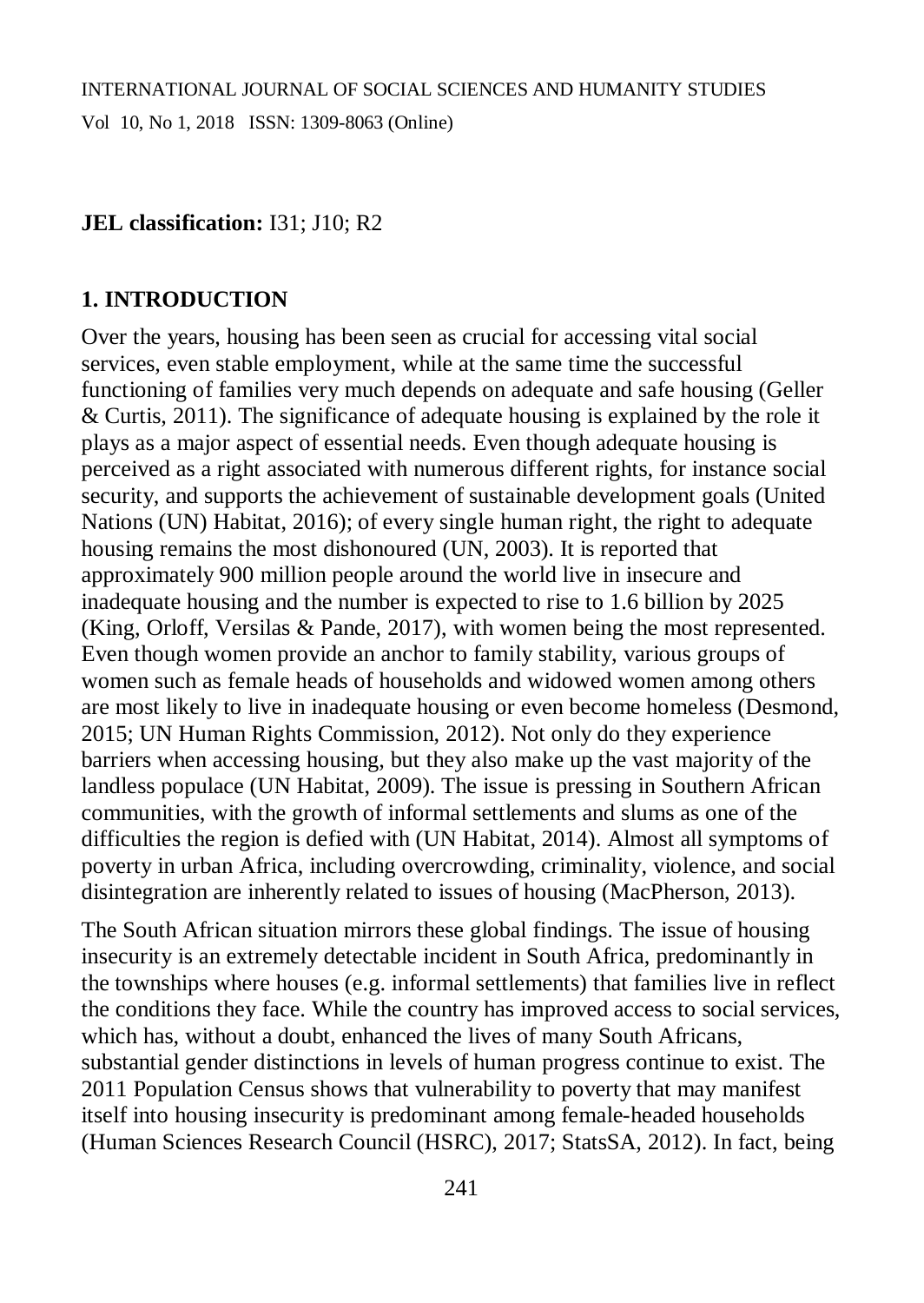Vol 10, No 1, 2018 ISSN: 1309-8063 (Online)

female is associated with low income, unemployment and poverty (StatsSA, 2016). The country is confronted with a huge housing shortage with unsuitable and precarious housing a typical sight in many communities (Department of Human Settlements (DHS), 2016), as StatsSA (2016) reports that in 2015 more than 14 per cent of households in South Africa lived in informal dwellings, exposing them to hardships and insecurity. Although much progress has been made to try and fast-track the provision of safe and secure housing, the scale has not been fast enough. Many houses already built are situated at the fringes of cities, secluded from economic opportunities and access to services (Osman, 2017). Compromising on adequate housing may adversely affect economic prosperity, worsening the chances of being poverty free and consequently affecting lives, both personally and at a societal level (Tshitereke, 2008). Against this background, this paper investigates housing insecurity from a gender perspective. The focus on a township is based on the belief that the likelihood of households experiencing housing insecurity is higher for households living in townships than the urban areas.

# **2. LITERATURE REVIEW**

## **2.1. Contextual background**

The physiognomies of homes in which family units dwell offer an imperative indication of their wellbeing. Housing insecurity is a multidimensional concept, which makes it difficult to have a standard definition of what it is (Bailey, Cook & de Cuba, 2016; Tissington, 2010). Be that as it may, the general consensus is that it is seen as an extensive scope of unsafe and precarious housing conditions that can be from living in the streets, being burdened by high home loan instalments in proportion to income, which can fuel the risk of eviction, poor housing quality, overcrowding, to unstable neighbourhoods (Herbert, Morenoff & Harding, 2015). Housing insecurity is additionally portrayed as constituting difficulty in paying rent or even spending the greater part of income on housing (Curtis & Geller, 2010). Herbert et al. (2015) contend that households that are not able to meet their housing needs, such as paying rent, may find their housing circumstances jeopardised; consequently, that will also threaten continued residence in the home. Such cost burdens imply that spending on other necessities is reduced; this may eventually perpetuate food insecurity (Alexander, Apgar & Baker, 2014). Even housing or neighbourhoods that lack privacy, are not safe, provide a sense of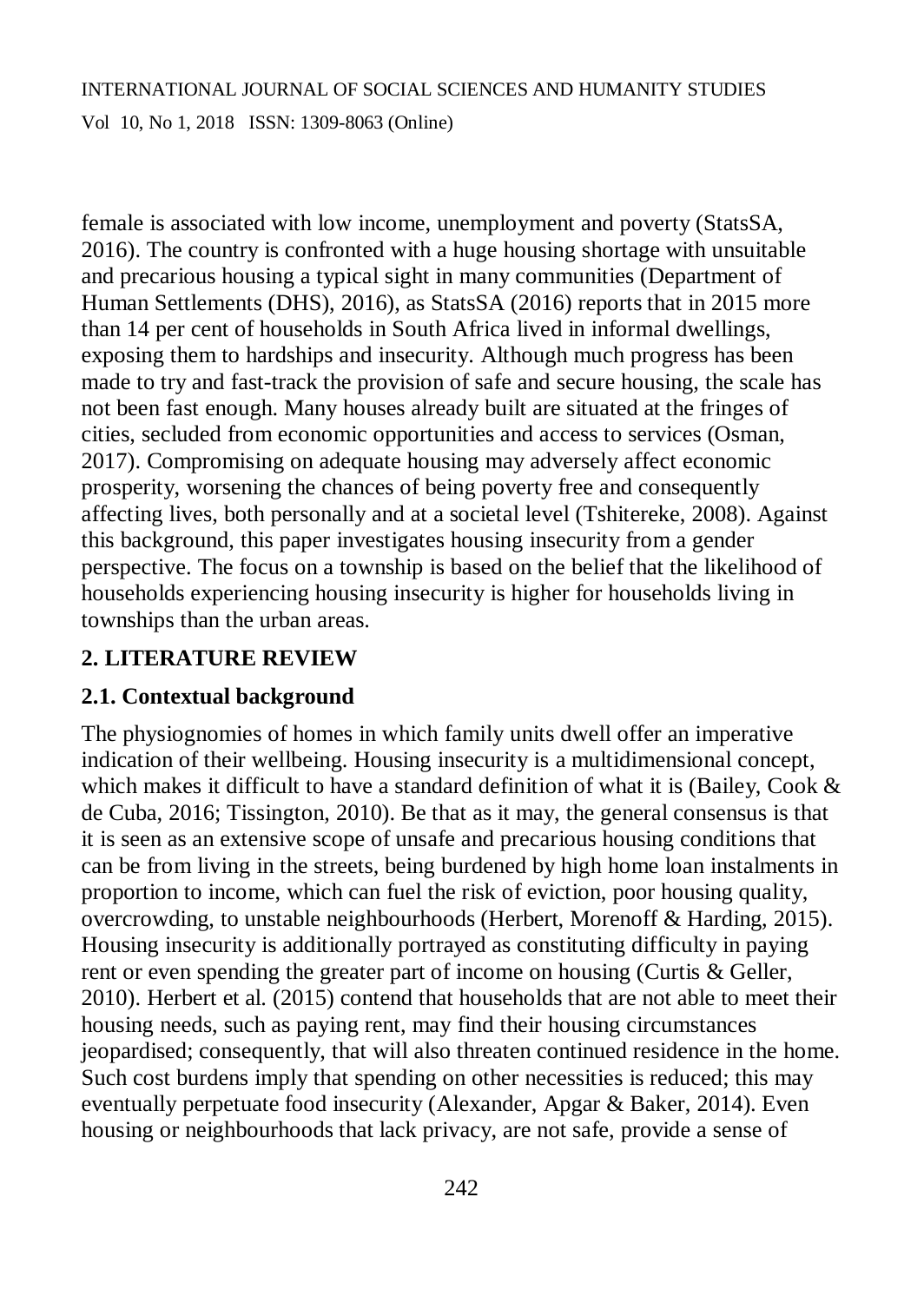Vol 10, No 1, 2018 ISSN: 1309-8063 (Online)

social exclusion and negatively affect health and wellbeing are all regarded as other dimensions of housing insecurity (Hulse & Saugeres, 2008). Adequate housing is not just a shelter, but rather it additionally incorporates different parts, for example security, affordability and habitability (Landman, 2005).

Housing insecurity has some of its impressions on poverty, unemployment and poor wellbeing, and for this reason, housing insecure individuals can find themselves trapped in the vicious cycle of poverty. Some studies (*see* Desmond, 2015; Goldrick-Rab*,* Broton & Eisnberg, 2015) suggest that those affected by poverty or food insecurity are most likely to face housing insecurity, and *vice versa*. Therefore, adequate housing is regarded as a significant basis for breaking the cycle of poverty (Habitat for Humanity, 2014).

Housing insecurity is known as a threat to child psychological health (Bailey et al., 2016). Children from crowded housing conditions have inferior intellectual development, and are most likely to be socially withdrawn, destructive and violent (Evans, 2006). Overcrowding also contributes negatively to child health in the form of constant illness (Briggs, 2013), as it increases the odds of household food insecurity (Cutts*,* Meyers & Black, 2011). Consequently, adequate housing concerns more than providing shelter; it is about transforming residential areas and building communities with closer access to work and social amenities that will positively contribute towards the wellbeing of family members.

# **2.2. Housing insecurity and gender**

Generally, women are more inadequately housed than their male counterparts are (UN Habitat, 2009). They experience barriers when accessing housing, and remain the most affected as the probabilities of facing housing insecurity are higher for females than it is for their male counterparts (*see* UN Human Rights Commission, 2012), King et al*.*, 2011; UN Habitat, 2009). In particular, King et al. (2011) suggest that vulnerability to housing insecurity is predominant, especially among single women and mothers. This may be attributed to the way that women are progressively underestimated and along these lines are likely to experience poverty that may manifest itself into housing insecurity (Mncayi & Dunga, 2017).

A study by Sharam (2017) found that single, mid-life women in Australia have ascended as a group at risk of housing insecurity as well as a high likelihood of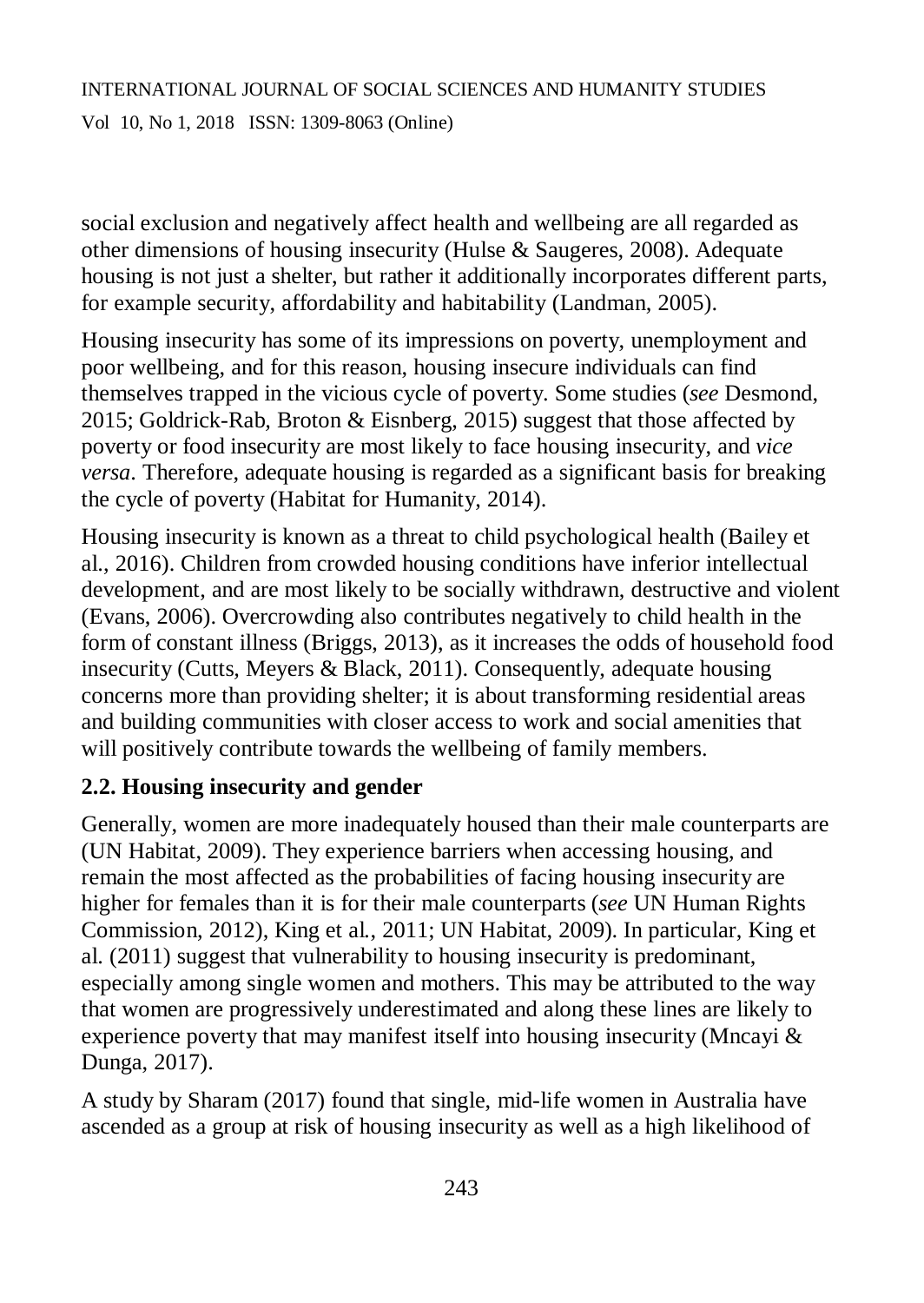# INTERNATIONAL JOURNAL OF SOCIAL SCIENCES AND HUMANITY STUDIES Vol 10, No 1, 2018 ISSN: 1309-8063 (Online)

destitution in their old age. Similar findings were likewise revealed in a study by Desmond (2015), who was looking at poverty, housing and eviction in American households. The study found African American women, in particular single women, who are poor and those who are young were at a high risk of eviction; another form of housing insecurity when contrasted with their male counterparts.

Poverty among women has made it difficult for many of them to leave violent family circumstances and that also sees women being confronted by forced evictions, and lacking stable housing (UN Human Rights Commission, 2012). A study by Diette and Ribar (2015) found that women who were bisexual faced more elevated risks of housing insecurity than their male counterparts, indicating that sexual orientation was also a factor that women are being discriminated against. Large numbers of these women are confronted with violence in some of the living arrangements (due to e.g. relational conflicts, financial dependence) they are faced with, which might force them to leave their homes, and become homeless, while looking for secure housing. Undeniably, violence, especially in many homes, is alluded to as a prominent source of homelessness among women (Jasinski, Wesely, Mustaine & Wright, 2005).

On the other hand, housing insecurity also seems to be prevalent among certain groups of men. In a study that investigated incarceration and the housing security of urban men, Geller and Curtis (2011) found that men who have experienced incarceration during some time in their lives have higher probabilities of being insecurely housed than men who have never been imprisoned. Similarly, Goldrick-Rab et al. (2015), who, in their study, analysed food and housing insecurity among undergraduates in seven states of the US, found that more men (50%) experienced housing insecurity compared to women (45%). Diette and Ribar (2015), who conducted a longitudinal analysis of violence and housing insecurity, found that men in the sample experienced more housing insecurity than women did.

# **2.3. Housing insecurity in South Africa**

The right of everyone to adequate housing is acknowledged by South Africa's post-apartheid constitution (Osman, 2017). However, insecure housing is irrefutably one of the apparent components behind the housing problems in South Africa (Smit, 2016), and a controversial political matter. Housing is frequently costly and even inaccessible to the people who are in need of it (Olufemi, 2000).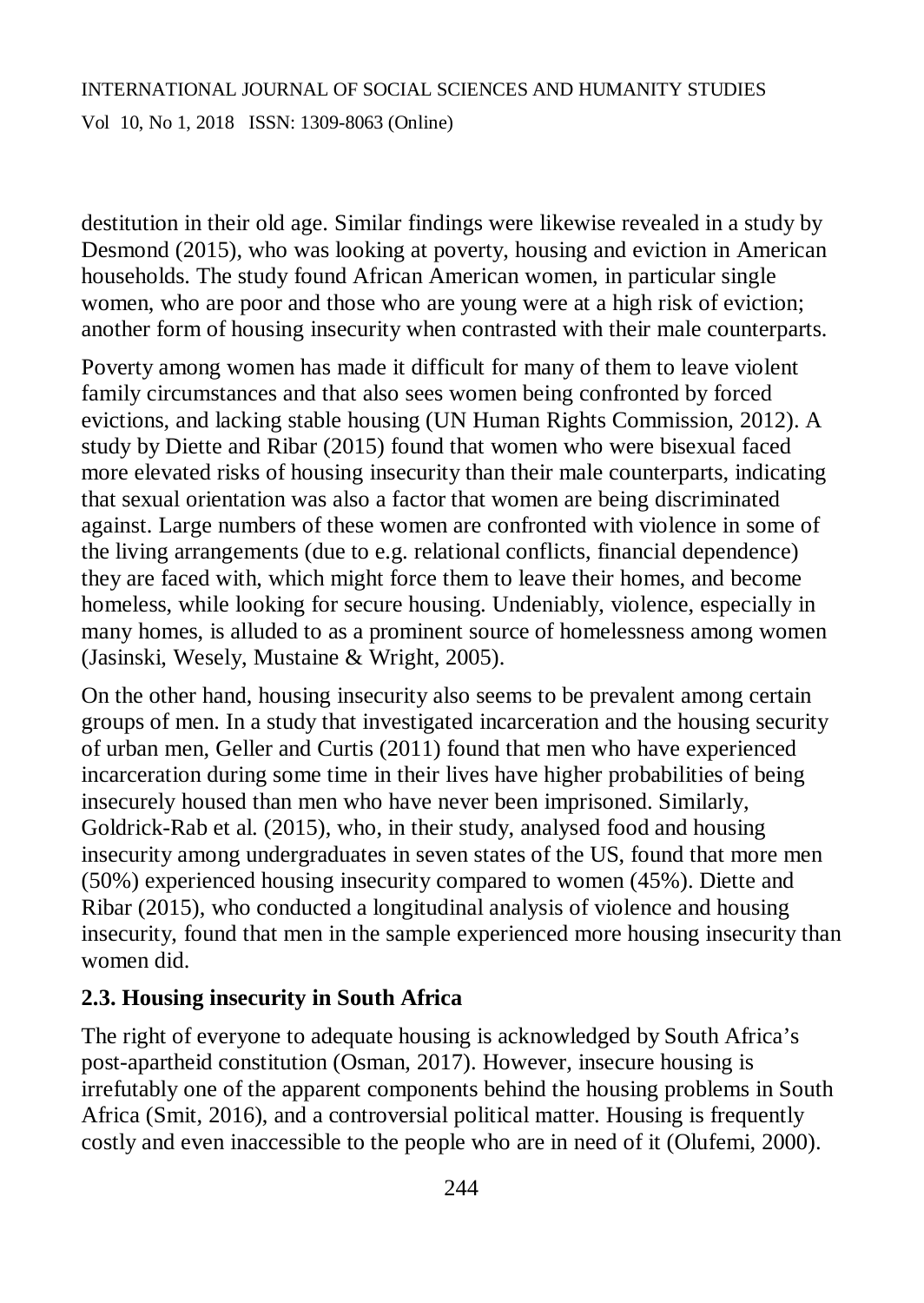Vol 10, No 1, 2018 ISSN: 1309-8063 (Online)

The country is confronted with a huge housing shortage with more than 2 million South Africans lacking access to adequate and secure housing (DHS, 2016; South African Institute of Race Relations (SAIRR), 2015). A number of factors, including structural, personal and cultural factors, are often the major causes of housing insecurity in South Africa (Worcester Polytechnic Institute, 2015). The growing poverty, unemployment and income gap among many households means that housing access becomes a challenge for millions of low-income South Africans. This has exacerbated dissatisfaction in the overall population and contributes to instability and protests that are common in various South African communities (Osman, 2017; Department of Housing, 2000).

Despite the government having provided more than 4.3 million houses and subsidies since 1994 through the RDP housing programme, benefitting more than 20 million South Africans (DHS, 2016) and other admirable efforts to supply individuals with adequate housing, the housing sector faces numerous difficulties and remains unsatisfactory (Tissington, 2010; Wilkinson, 2014). According to Smit (2016), the country's 1994 housing policy did not deal with informal settlements directly, as the attention was more on moving individuals into new subsidised housing, which was accompanied by a number of intricacies. Improper and precarious housing with little access to vital services such as water is still a typical sight in many South African communities (DHS, 2016:15). At the same time, the number of individuals without houses, not to mention adequate housing, has expanded. The 2011 population census reported that between 1994 and 2011, the number of households residing in shacks and informal housings had increased by approximately 500 000 to 1.9 million (Wilkinson, 2014; StatsSA, 2012). A report on South Africa's housing conundrum by SAIRR (2015) reveals that between 2003 and the 2010 fiscal year, the number of informal settlements had risen by 800 per cent to 2 225, despite government's efforts to meet the urgent need for housing.

The 2015 General Household Survey shows that more than 14 per cent of households in South Africa lived in informal dwellings, exposing them to hardships and insecurity (StatsSA, 2016). Other studies suggest that the definite number of households dwelling in informal settlements is possibly considerably greater than assessed by StatsSA (Tissington, 2010). This often implies a poverty and unemployment trap, since a substantial number of these informal dwellings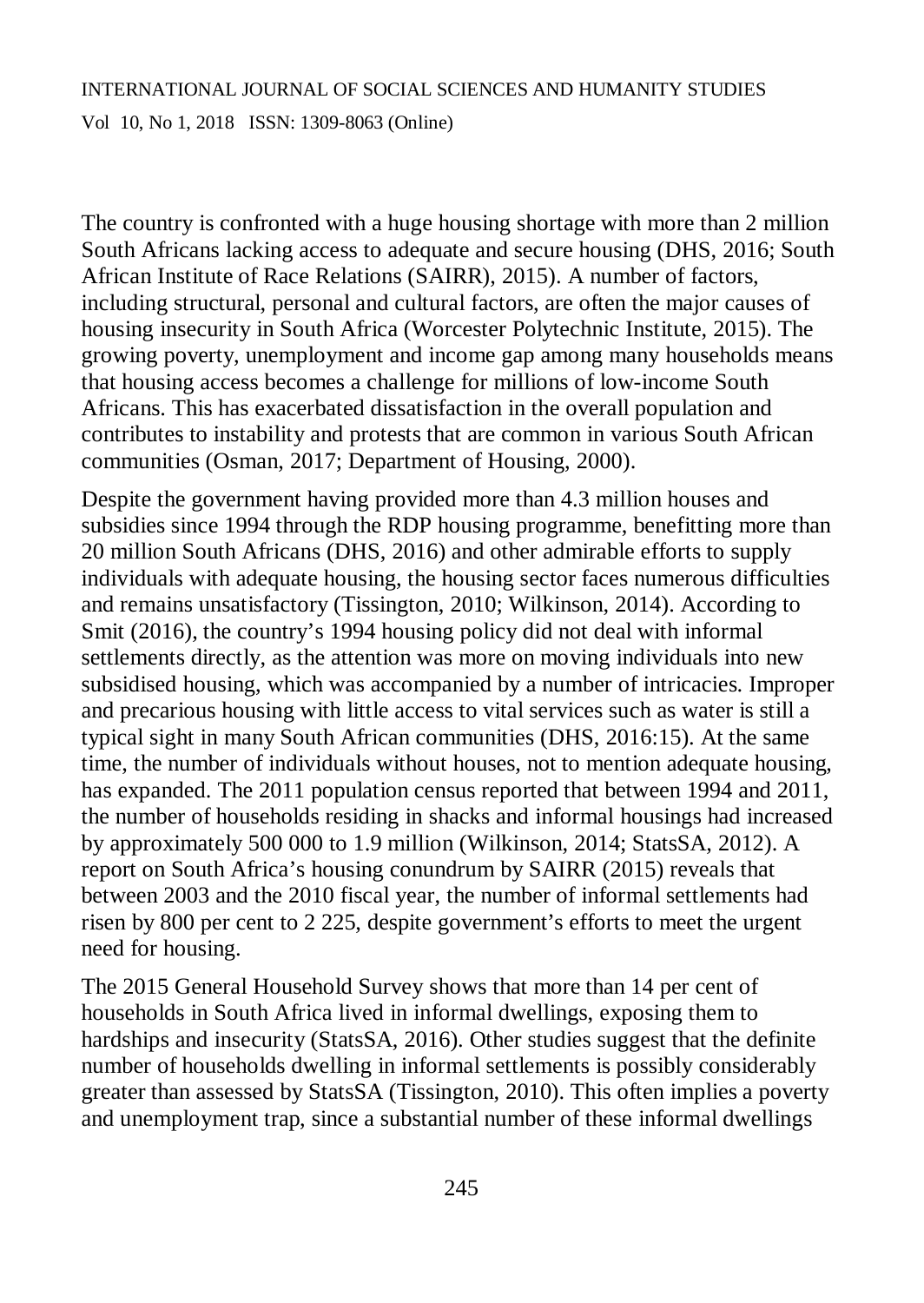# INTERNATIONAL JOURNAL OF SOCIAL SCIENCES AND HUMANITY STUDIES Vol 10, No 1, 2018 ISSN: 1309-8063 (Online)

are very secluded from economic opportunities (Turok, 2015), while many of the residents are unable to access essential social services.

In its quest to deal with the housing crisis, the South African government also adopted a strategy that relates to the provision of subsidy assistance to the poor (i.e. defined in terms of income earned by individuals) to access housing. A study by Bailey et al. (2016) on the relationship between housing insecurity and availability of housing that is affordable to low-income households in the US found that if more subsidised housing is made available, the chances of overcrowding and constant moves that are one of the elements of housing insecurity decrease significantly. Although the provision of these kinds of housing to low-income South African households has made a positive difference towards dealing with housing insecurity, many of these subsidised houses pose threats of collapse, since many of these houses are not up to good standards (SAIRR, 2015). For instance, 14 per cent of residents of state-subsidised housing raised concerns about the quality of the houses (Stats SA, 2016). There is consequently a need for government to urgently meet the increased demand for adequate housing as this will not only have an impact on the current wellbeing and development of society, but also the economy at large.

## **3. METHODOLOGY**

## **3.1 Study design**

Primary data was collected using a survey questionnaire conducted in 2015. For this reason, the quantitative research design was deemed fit and suitable for the study. The data was collected at one of the poor township in South Africa, Boipatong, which is particularly vulnerable to both housing insecurity and other social ills, in the area of Gauteng under the municipality of Emfuleni in South Africa. A total of 293 randomly selected households were drawn from the township. A sample size *(n)* greater than 30 is deemed sufficient for normal distribution (Swanepoel, Swanepoel, van Graan, Allison & Santana, 2010); therefore, statistically, the 293 sample size is large enough. Furthermore, the sample size is similar to the sizes that were used in similar studies (*see* Shinn, Weitzman & Stojanovic 1998; Turnbull, Loptson & Muhajarine 2014). The questionnaire was tested for validity and piloted before distribution. The questionnaire was then used to collect data from the heads of the households. Some of the segments of the questionnaire were on attributes of the household and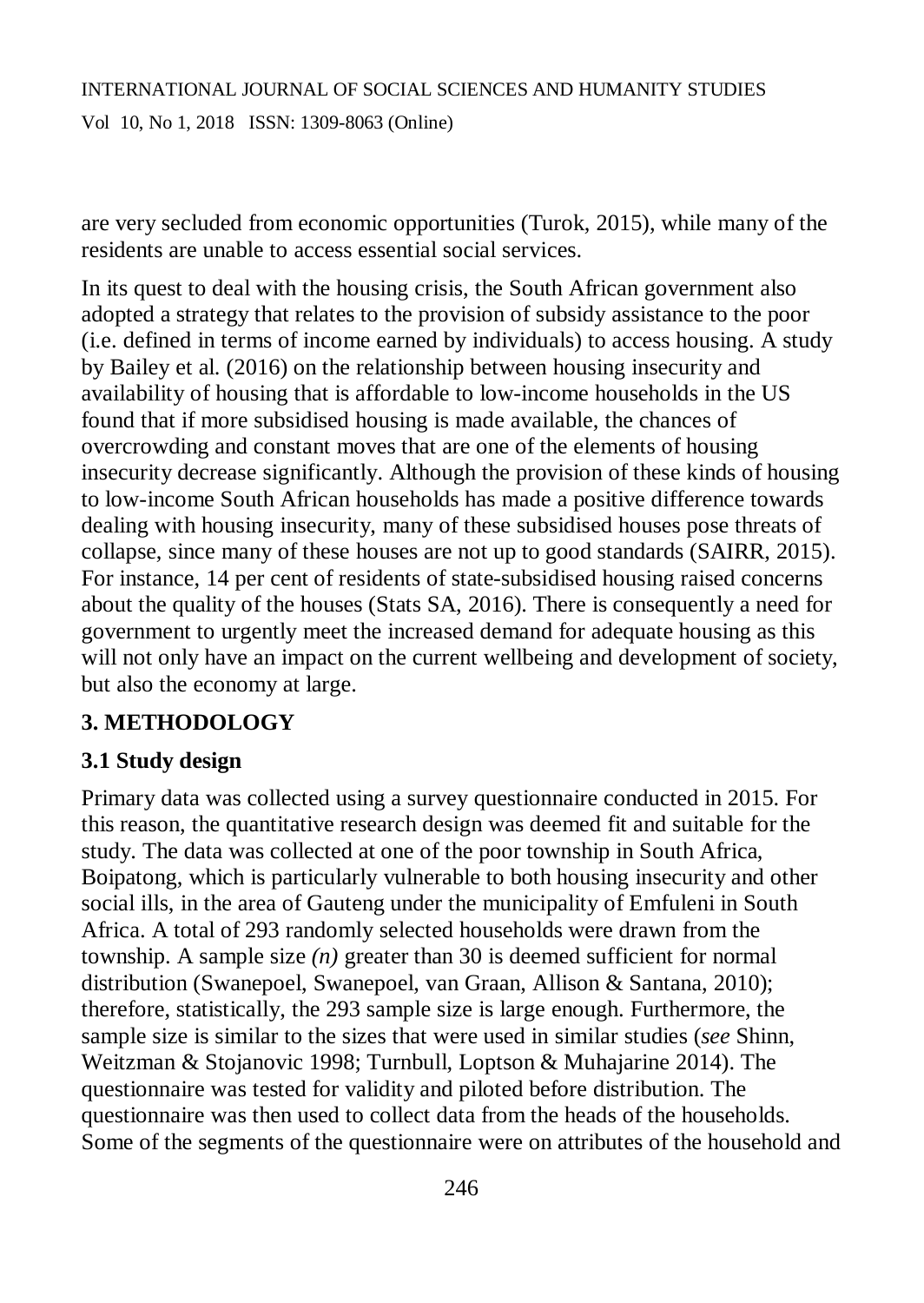employment information of the heads of households. To comply with ethical standards of academic research, participation in the study was voluntary and confidentiality and anonymity were ensured for respondents.

# **3.2 Model specification**

The paper uses cross-tabulations to explore housing insecurity differences between female- and male-headed households. A chi-square test is used to further determine whether there are significant differences between female- and maleheaded households.

# **4. RESULTS**

Table 1 provides the statistical profile of the sample  $(N=293)$ . The average household size is 3.22, with a minimum number of one and maximum of eight individuals for every household. The average age of the head of household is 49.45 years, with a minimum age of 19 and a maximum age of 88 years. The average income per household is R1 816.60, while the average amount spent on housing is R233.75. The maximum expenditure on housing is R800.

| <b>Variables</b>         |     | <b>Minimum</b> | <b>Maximum</b> | <b>Mean</b> | <b>Std.</b> deviation |
|--------------------------|-----|----------------|----------------|-------------|-----------------------|
| <b>HH</b> Size           | 293 | 00.1           | 8.00           | 3.2233      | 1.74459               |
| Age of H                 | 293 | 19.00          | 88.00          | 49.4500     | 13.35422              |
| <b>Total income</b>      | 293 | 0.00           | 15000.00       | 1816.6000   | 2507.98586            |
| <b>Expenditure</b><br>on | 293 | 90.00          | 800.00         | 233,7500    | 154.46512             |
| housing                  |     |                |                |             |                       |

**Table 1: Demographic profile of the sample (N=293)**

The distribution of the gender in the sample is presented in Table 2. The gender distribution was somewhat balanced, although most of the respondents were females, at 53.6 per cent, compared to their male counterparts who made up 46.4 per cent of the sample.

|  |  |  |  |  | Table 2: Gender distribution of the heads of households |
|--|--|--|--|--|---------------------------------------------------------|
|--|--|--|--|--|---------------------------------------------------------|

|       |                | <b>Frequency</b> | Per cent | Valid per cent | <b>Cumulative</b><br>cent | per |
|-------|----------------|------------------|----------|----------------|---------------------------|-----|
| Valid | <b>Males</b>   | 136              | 45.3     | 46.4           | 46.4                      |     |
|       | <b>Females</b> | 157              | 52.3     | 53.6           | 100.0                     |     |
|       | Total          | 293              | 97.7     | 100.0          |                           |     |
|       | Missing        | $\mathbf{r}$     | 2.3      |                |                           |     |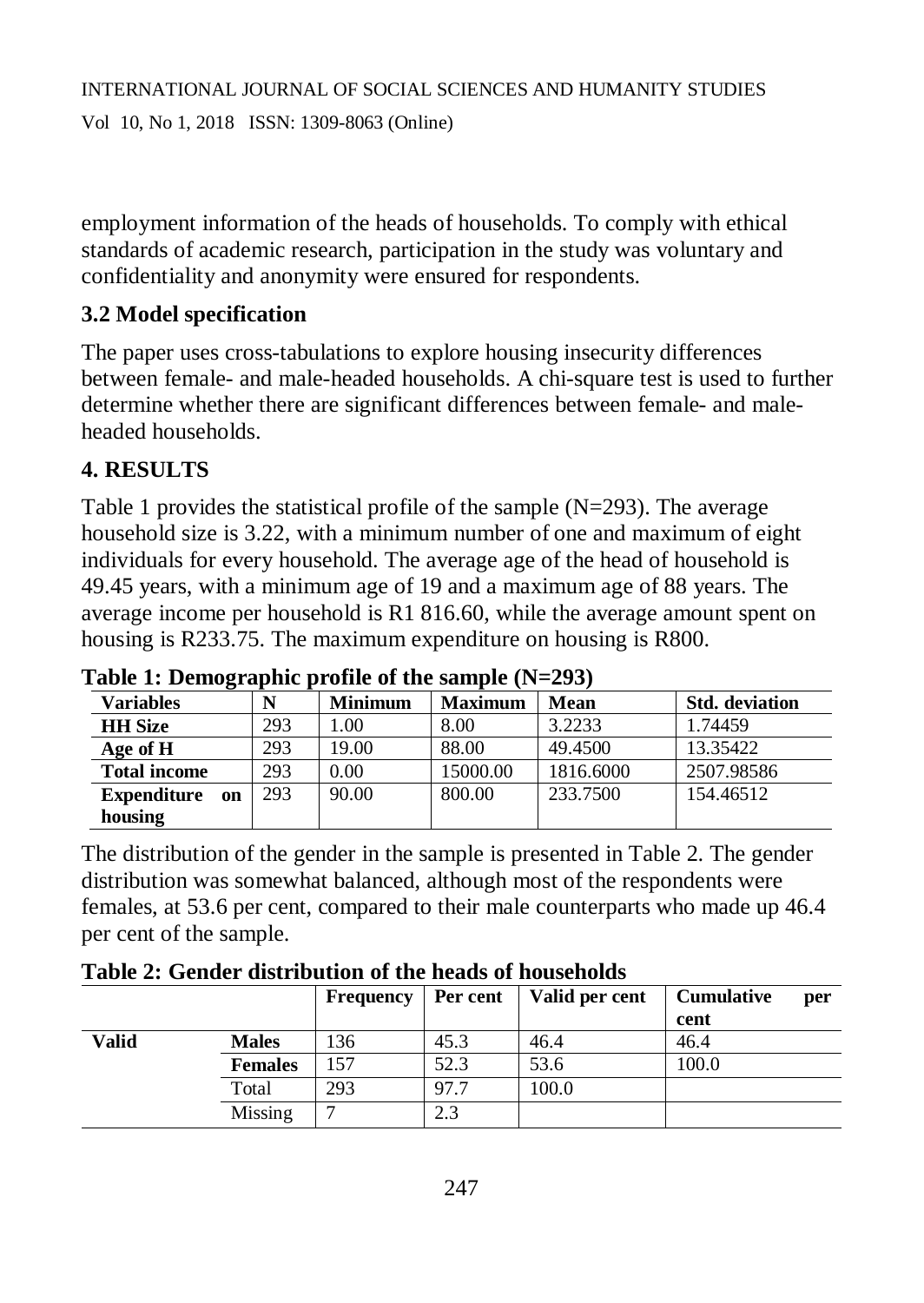As can be seen in Table 3, of the heads of households who are employed, more males (65.4%) are formally employed compared to females (34.6%). One interesting finding is that within those who are unemployed, 71.4 per cent are female heads of households compared to 28.6 per cent male heads of households. These findings have a direct bearing on the poor living conditions, especially those of female heads of households. The results of the chi-square test show that there is a significant association between gender and employment status.

|            |                     |                              | <b>Gender of HH</b> |               | <b>Total</b> |  |
|------------|---------------------|------------------------------|---------------------|---------------|--------------|--|
|            |                     |                              | <b>Males</b>        | <b>Female</b> |              |  |
| Employment | Formally employed   | Count                        | 34                  | 18            | 52           |  |
| status     |                     | within<br>employment<br>%    | 65.4%               | 34.6%         | 100.0%       |  |
|            |                     | status                       |                     |               |              |  |
|            |                     | % within gender of HH        | 25.2%               | 11.7%         | 18.0%        |  |
|            | Informal activity   | Count                        | 29                  | 30            | 59           |  |
|            |                     | within<br>employment<br>$\%$ | 49.2%               | 50.8%         | 100.0%       |  |
|            |                     | status                       |                     |               |              |  |
|            |                     | % within gender of HH        | 21.5%               | 19.5%         | 20.4%        |  |
|            | Unemployed          | Count                        | 22                  | 55            | 77           |  |
|            |                     | within<br>$\%$<br>employment | 28.6%               | 71.4%         | 100.0%       |  |
|            |                     | status                       |                     |               |              |  |
|            |                     | % within gender of HH        | 16.3%               | 35.7%         | 26.6%        |  |
|            | economically<br>Not | Count                        | 50                  | 51            | 101          |  |
|            | active              | within employment<br>%       | 49.5%               | 50.5%         | 100.0%       |  |
|            |                     | status                       |                     |               |              |  |
|            |                     | % within gender of HH        | 37.0%               | 33.1%         | 34.9%        |  |
| Total      |                     | Count                        | 135                 | 154           | 289          |  |
|            |                     | within<br>employment<br>$\%$ | 46.7%               | 53.3%         | 100.0%       |  |
|            |                     | status                       |                     |               |              |  |
|            |                     | % within gender of HH        | 100.0%              | 100.0%        | 100.0%       |  |

**Table 3: Cross-tabulation between gender of the HH and employment status**

*Chi-square = .000*

Results in Table 4 show that males (52.3%) are more likely to be living in stable housing (i.e. housing made of bricks) than females (47.7%). Another important finding was that 62.9 per cent of females lived in shacks or informal settlements compared to 37.1 per cent males. The chi-square test also shows that the results in Table 4 are statistically significant at the 0.05 level of significance.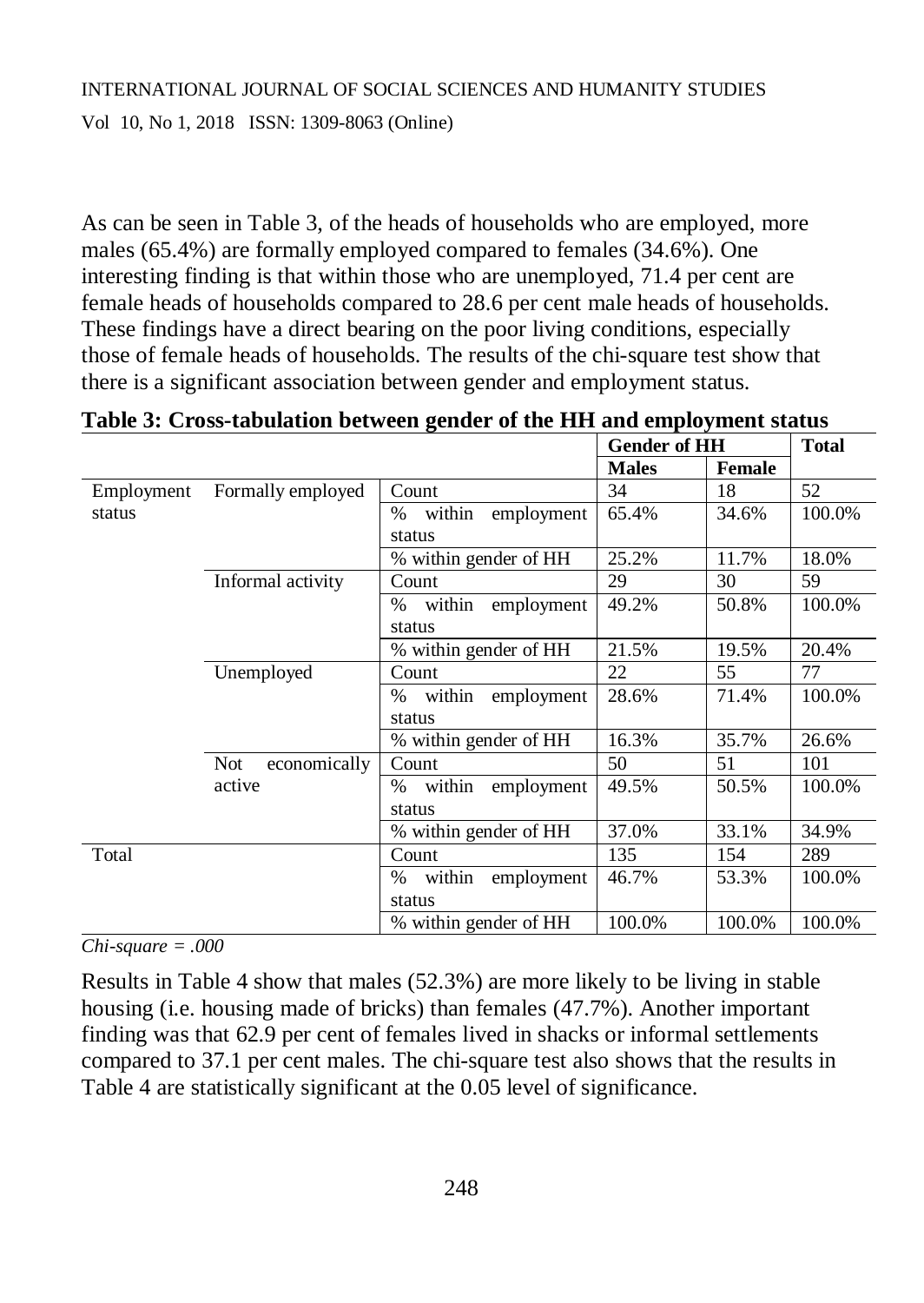Vol 10, No 1, 2018 ISSN: 1309-8063 (Online)

|                   |                 |                        | Gender of HH |          | Total  |
|-------------------|-----------------|------------------------|--------------|----------|--------|
|                   |                 |                        | males        | female   |        |
|                   | <b>Bricks</b>   | Count                  | 23           | 21       | 44     |
|                   |                 | % within type of house | 52.3%        | 47.7%    | 100.0% |
|                   |                 | % within gender of HH  | 17.2%        | 13.5%    | 15.2%  |
|                   | Cement          | Count                  | 16           | 16       | 32     |
|                   |                 | % within type of house | 50.0%        | 50.0%    | 100.0% |
|                   |                 | % within gender of HH  | 11.9%        | 10.3%    | 11.0%  |
|                   | Corrugated/zinc | Count                  | 23           | 39       | 62     |
|                   |                 | % within type of house | 37.1%        | 62.9%    | 100.0% |
|                   |                 | % within gender of HH  | 17.2%        | 25.0%    | 21.4%  |
| <b>Type</b><br>оf | Wood            | Count                  | 49           | 74       | 123    |
| housing           |                 | % within type of house | 39.8%        | 60.2%    | 100.0% |
|                   |                 | % within gender of HH  | 36.6%        | 47.4%    | 42.4%  |
|                   | Cardboard       | Count                  | 1            | $\theta$ | 1      |
|                   |                 | % within type of house | 100.0%       | 0.0%     | 100.0% |
|                   |                 | % within gender of HH  | 0.7%         | 0.0%     | 0.3%   |
|                   | Tile            | Count                  | 10           | 1        | 11     |
|                   |                 | % within type of house | 90.9%        | 9.1%     | 100.0% |
|                   |                 | % within gender of HH  | 7.5%         | 0.6%     | 3.8%   |
|                   | Mud             | Count                  | 1            | $\theta$ | 1      |
|                   |                 | % within type of house | 100.0%       | 0.0%     | 100.0% |
|                   |                 | % within gender of HH  | 0.7%         | 0.0%     | 0.3%   |
|                   | Asbestos        | Count                  | 11           | 5        | 16     |
|                   |                 | % within type of house | 68.8%        | 31.3%    | 100.0% |
|                   |                 | % within gender of HH  | 8.2%         | 3.2%     | 5.5%   |

#### **Table 4: Type of house and gender of HH**

*Chi-square = .007*

Table 5 shows that of the females who stay in informal settlements, the majority are single, at 41 per cent, compared to only 4.3 per cent of their male counterparts. The results further show that high numbers of widowed heads of households also live in informal settlements, regardless of their gender. A surprising finding is that 39 per cent of male heads of households living in informal settlements are married. The general impression from Table 5 is that most female heads of households live in inadequate housing compared to male heads of households. The Pearson chi-square tests were statistically significant at the .05 significance level.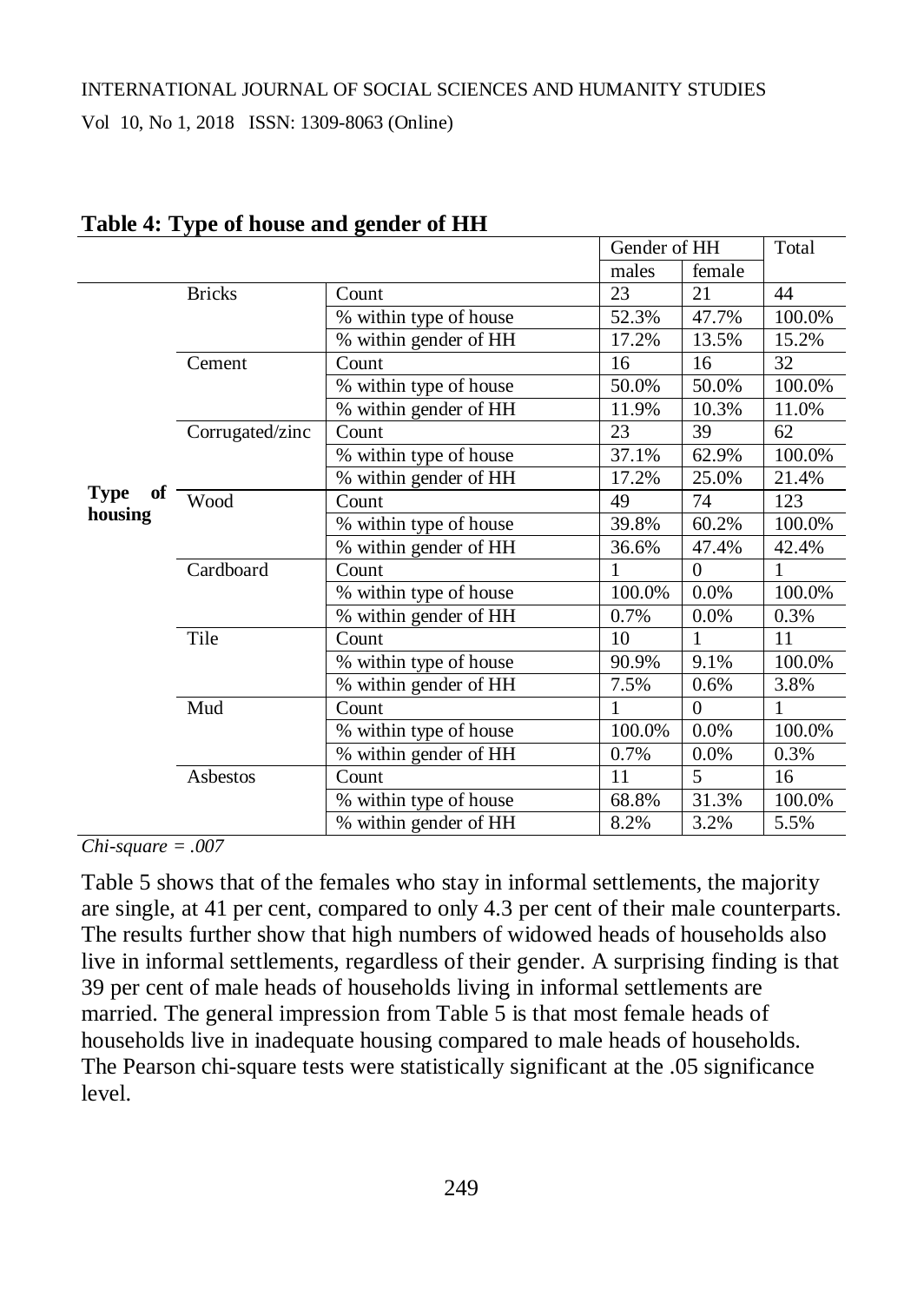Vol 10, No 1, 2018 ISSN: 1309-8063 (Online)

| Gender      | <b>Marital status</b> | <b>Informal settlements</b> |
|-------------|-----------------------|-----------------------------|
|             | Never married         | 4.3%                        |
| <b>Male</b> | Married               | 39.1%                       |
|             | Divorced              | 8.7%                        |
|             | Separated             | 8.7%                        |
|             | Living together       | 4.3%                        |
|             | Widow                 | 34.8%                       |
|             | Total                 | 100%                        |
|             | Never married         | 41%                         |
|             | Married               | 10.3%                       |
| Female      | Divorced              | 7.7%                        |
|             | Separated             | 12.8%                       |
|             | Living together       | 5.1%                        |
|             | Widow                 | 23.1%                       |
|             | Total                 | 100%                        |

**Table 5: Cross-tabulation on gender, marital status and housing (informal settlements)**

*Chi-square = .042*

### **5. DISCUSSION**

The findings of the current study give a look into the status of housing insecurity in a low-income township. Most households in the Boipatong Township are female headed. The most important and relevant finding is that 7 in 10 female heads of households in the sample live in informal settlements or shacks consistent with findings of previous studies that many inhabitants of informal housing are predominantly female (HSRC, 2017). In particular, a high number of female heads of household who are single (i.e. never married) and separated live in shacks compared to their male counterparts, confirming findings from a previous study by Mncayi and Dunga (2017), who found that being male reduced the probabilities of being housing insecure, implying that being female was associated with a greater chance of being insecurely housed. In their quest to try to make a living for themselves, a large number of female heads of households are unemployed and therefore rely on informal activities to make a living compared to male heads of households. In most cases, informal jobs come with unstable income, which is mostly insufficient to make a living. These findings mirror those of Majale (2008) and Ling (2008), who characterised informal settlements by high unemployment levels and inconsistent income sources. Without adequate and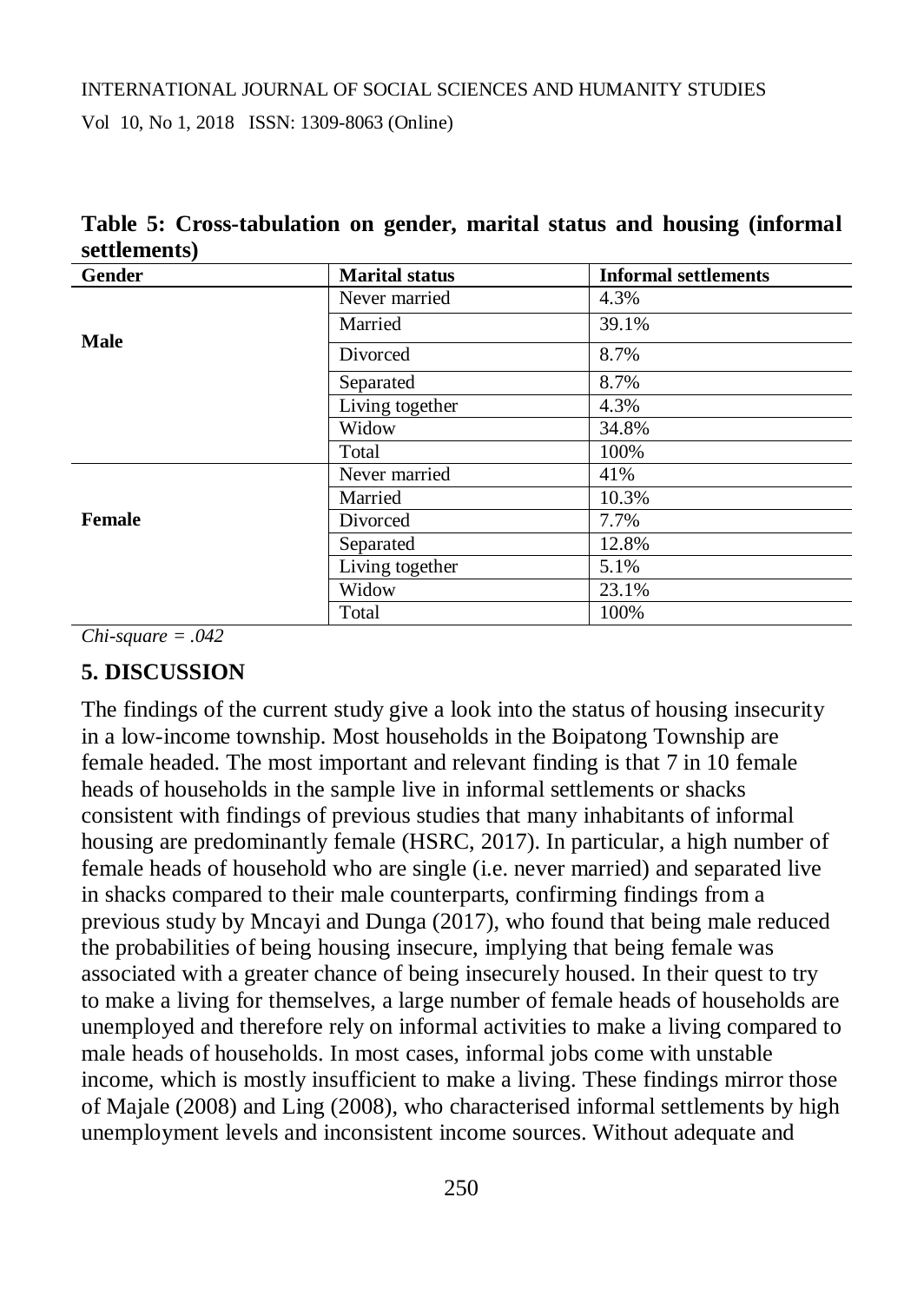Vol 10, No 1, 2018 ISSN: 1309-8063 (Online)

stable income, potential housing alternatives and assets become difficult to access. Another previous study found most unemployed informal dwellers to be females and not males (Ndinda, Hongoro & Labadarious, 2016; Olufemi, 2000). These findings mirror those of StatsSA (2016), which maintain that females in South Africa are more inclined to negative employment situations than males are. The fact that many of the female heads of households in the sample are unemployed implies that they may be exposed to hardships such poverty, crime and other forms of insecurity, in their quest to fend for themselves. A study by Klasen, Lechtenfeld and Povel (2015) also expressly found that female heads of households in Vietnam were more vulnerable to negative social ills such as poverty and other severe shocks.

These findings provide an indication of the kind of environments women find themselves in, as most informal settlements are neither safe nor stable, consequently manifesting into other forms of housing insecurity as indicated by Hulse and Saugeres (2008). The findings of the current study seem to be consistent with those of Desmond (2015), King et al. (2011), and UN Habitat (2009). In some cases, the absence of adequate housing combined with poor social services, poverty and a lack of employment ends up forcing some women into relationships that are violent so as to avoid being homeless. In other instances, violence and relational conflict force some women into homelessness. This further exacerbates other issues such as poor wellbeing, frustration, crime, abuse etc.; issues that are very common in many informal settlements.

# **6. CONCLUSION AND RECOMMENDATIONS**

The results reported in this study contribute to the growing body of knowledge on housing insecurity, especially among women. The identification of the extent of housing insecurity and its pervasiveness is immeasurably critical for governments and policy-makers. Although the government of South Africa has over the years strived towards the empowerment of women by accelerating their access to many social services, including housing, the findings of the current study imply otherwise as the results indicate that male heads are more likely to live in stable housing than female heads of households. Furthermore, females represent a larger proportion of the unemployed as well as those in informal employment. The high unemployment among women suggests that programmes intended to solve unemployment need to be gendered and directed at women. More resources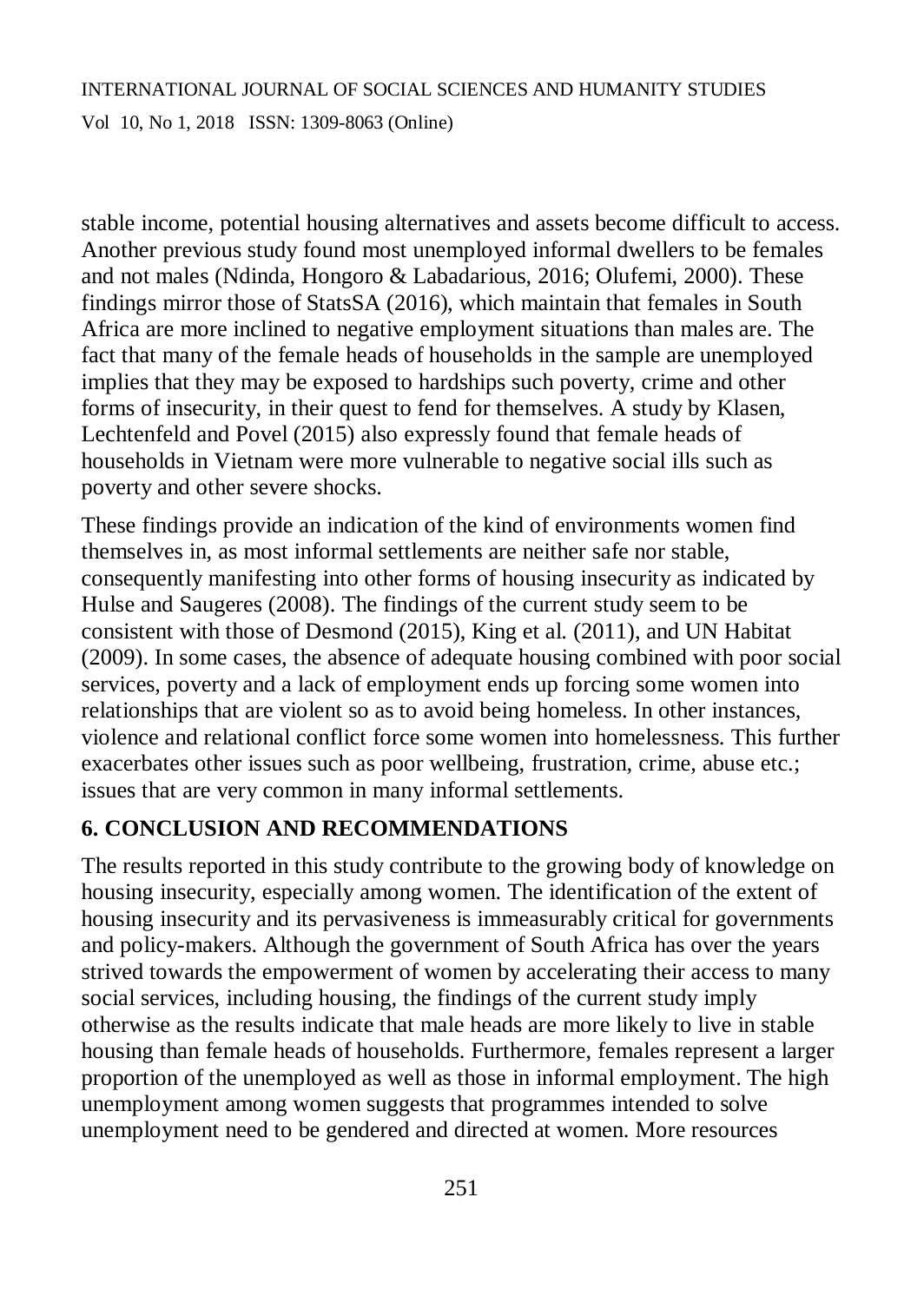Vol 10, No 1, 2018 ISSN: 1309-8063 (Online)

should be targeted towards the empowerment of women, specifically those in townships and rural areas. A thorough identification of population groups vulnerable to housing insecurity should be done to understand the extent of the situation. Informal settlement upgrades must be more rapid, at a bigger scale with less bureaucracy and delays than what is currently the situation, and should be linked to national programmes that address the disproportion and inaccessibility of South African cities. The South African government should review the current policies relating to housing provision, and should revisit the questions of eligibility, the kinds of housing to be delivered, and how they should be delivered. Diverse funding streams towards housing should be sourced, so that the National Treasury does not carry the burden of being a sole funder.

## **REFERENCE LIST**

Alexander, B., Apgar, W., Baker, et al. (2014). The state of the nation's housing 2014. [http://www.jchs.harvard.edu/sites/jchs.harvard.edu/files/sonhr14-color](http://www.jchs.harvard.edu/sites/jchs.harvard.edu/files/sonhr14-color-)full.pdf Accessed 2018/06/13.

Bailey, K.T., Cook, J.T., de Cuba, et al. (2016). Development of an index of subsidized housing availability and its relationship to housing insecurity. *Housing Policy Debate*, 26(1), 172-187.

Briggs, M. (2013). Providing care for children and adolescents facing homelessness and housing insecurity abstract. *American Academy of Pediatrics*, 131(6), 1206-1210.

Cutts, D.B., Meyers, A. F., Black, M.M., et al. (2011). U.S. housing insecurity and the health of very young children. *American Journal of Public Health*, 101, 1508-1514.

Department *see* South Africa

Desmond, M. (2015). Unaffordable America: Poverty, housing and eviction. *Institute for Research on Poverty Working Paper 22.* University of Wisconsin– Madison: IRP.

Diette, T.M & Ribar, D.C. (2015). A longitudinal analysis of violence and housing insecurity. *Institute for the Study of Labor Discussion Paper 9452.* Germany: IZA.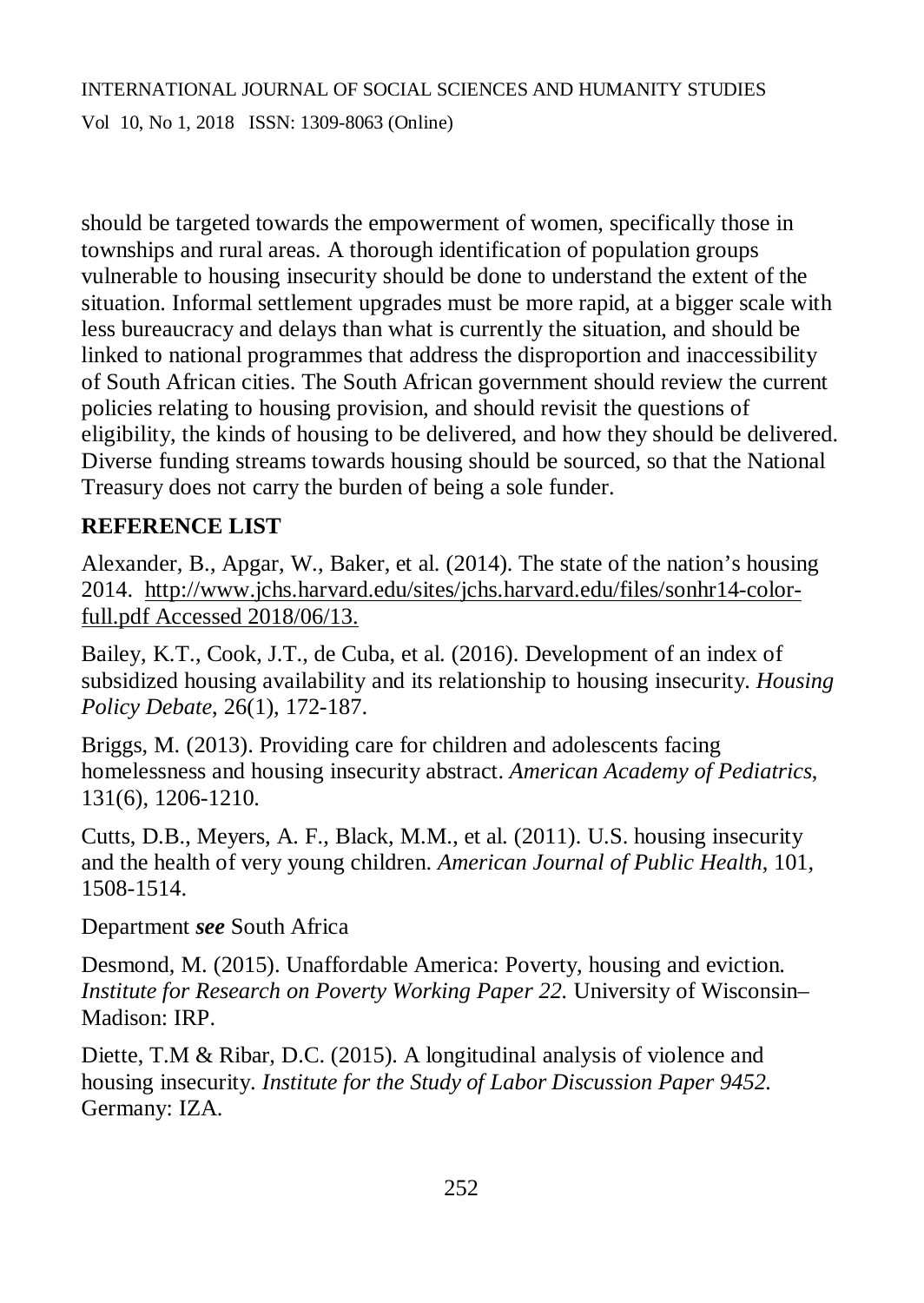Vol 10, No 1, 2018 ISSN: 1309-8063 (Online)

Evans, G.W. (2006). Child development and the physical environment. *Annual Review Psychology*, 57(4), 23-451.

Geller, A. & Curtis, M.A. (2011). A sort of homecoming: incarceration and the housing security of urban men. *Social Science Research*, 40(4), 1196-1213.

Goldrick-Rab, S., Broton, K. & Eisenberg, D (2015). *Hungry to learn: Addressing food and housing insecurity among graduates.* [http://wihopelab.com/publications/Wisconsin\\_hope\\_lab\\_hungry\\_to\\_learn.pdf](http://wihopelab.com/publications/Wisconsin_hope_lab_hungry_to_learn.pdf) Accessed 2018/01/25.

Habitat for Humanity (2014). *Adequate housing forum will address challenges facing Latin American cities*. [https://www.habitat.org/lac](https://www.habitat.org/lac-)en/about/newsroom/2014-04-14-launch-lac-forum Accessed 2018/05/20.

Herbert, C.W., Morenoff, J.D. & Harding, D.J. (2015). Homelessness and housing insecurity among former prisoners. *Journal of the Social Sciences*, 45-79.

Hulse, K. & Saugeres, L. (2008). Housing insecurity and precarious living: An Australian exploration. *Australian Housing and Urban Research Institute Report 124*. Australia: AHURI.

Human Sciences Research Council (HSRC) (2017). *Status of informal settlements targeted for upgrading: Implications for policy and impact evaluation.* [http://www.hsrc.ac.za/en/review/hsrc-review-june-2017/upgrading-informal](http://www.hsrc.ac.za/en/review/hsrc-review-june-2017/upgrading-informal-)settlements Accessed 2018/05/03.

Jasinski, J.L., Wesely, J.K., Mustaine, E. & Wright, J.D. (2005). The experience of violence in the lives of homeless women: A research report. *U.S. Department of Justice Working Paper 211976.* Washington, DC: U.S. Department of Justice.

King, R., Orloff, M., Virsilas, T. & Pande, T. (2017). Confronting the Urban Housing Crisis in the Global South: Adequate, Secure, and Affordable Housing. *World Resource Institute Working Paper.* Washington, DC: WRI.

King, S., Bellamy, J., McDowel, C., Pope, L., Evans, S. & Moffitt, A. (2011). *Home Truths: Impacts of Housing Insecurity on Women across the Life Course, 2011 State of Sydney Report*. Anglicare Social Policy & Research Unit.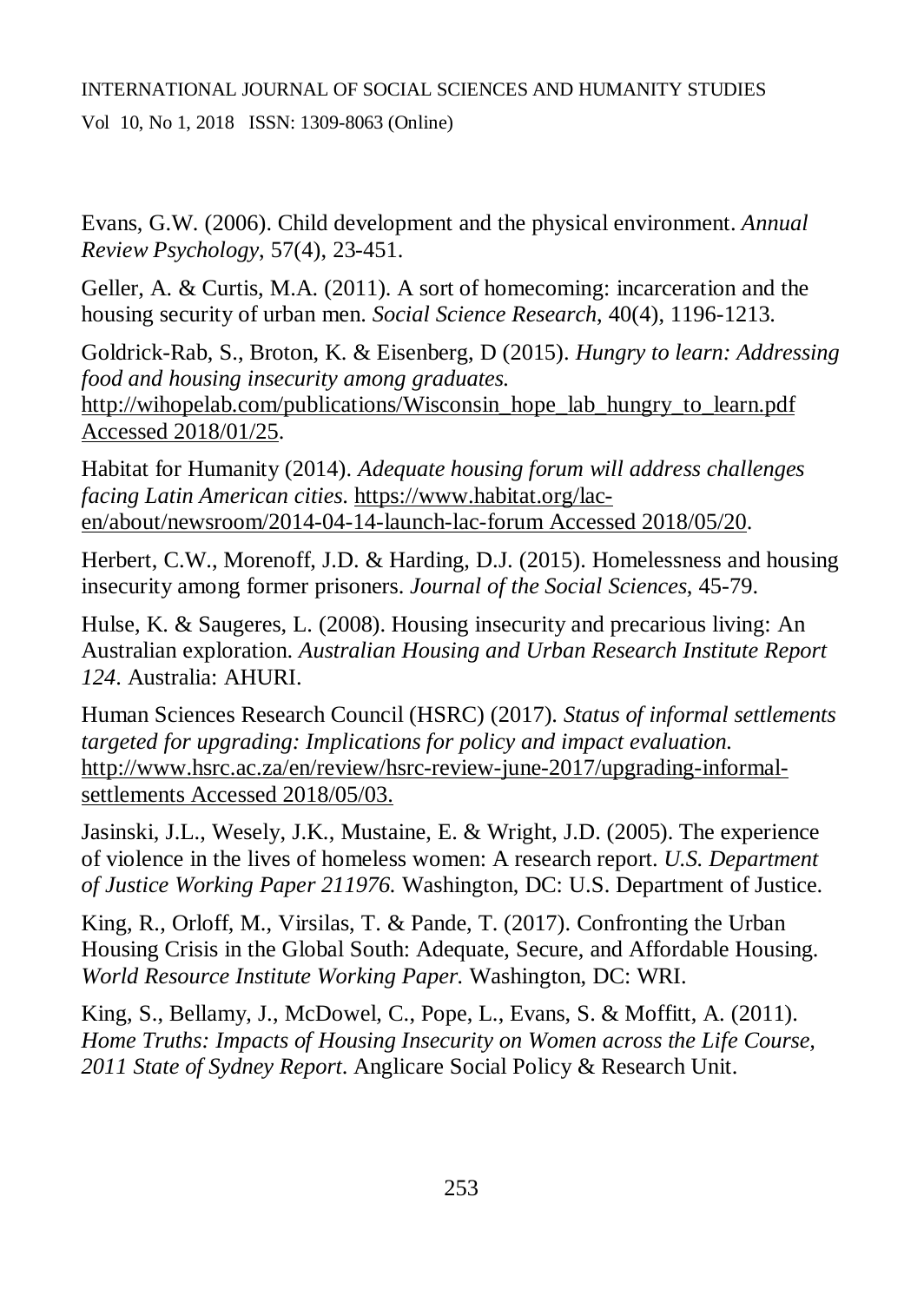Vol 10, No 1, 2018 ISSN: 1309-8063 (Online)

Klasen, S., Lechtenfeld, T. & Povel, F. (2015). A feminization of vulnerability? Female hardship, poverty, and vulnerability in Thailand and Vietnam. *World Development*, 71, 36-53.

Landman, K. (2005). Stronghold, shelter or shack: Reconsidering the nature of sustainable housing in South Africa. *Proceedings Enabling frameworks for sustainability, Working towards triple-bottom-line outcomes*, 22-24 June, Pretoria, South Africa.

MacPherson, L. (2013). Participatory Approaches to Slum Upgrading and Poverty Reduction in African Cities. *Hydra – Interdisciplinary Journal of Social Sciences*, 1(1), 85-95.

Majale, M. (2008). Employment creation through participatory urban planning and slum upgrading: The case of Kitale, Kenya. *Habitat International*, 32(2), 270- 282.

Mncayi, N.P. & Dunga, S.H. (2017). Determinants of housing insecurity in a low income South African township. *International Journal of Economics and Finance Studies*, 9(2):117-133.

Ndinda C, Hongoro C, Labadarios D, et al. (2016). Baseline Assessment for future impact evaluation of informal settlements targeted for upgrading. *Technical Report Commissioned by the National Department of Human Settlements, South Africa*. Pretoria: Human Science Research Council.

Olufemi, O. (2000).Feminisation of poverty among the street homeless women in South Africa. *Development Southern Africa*, 17(2), 221-234

Sharam, A. (2017). *The voices of mid-life women facing housing insecurity*. http://apo.org.au/files/Resource/voices of midlife women final 29 april 2015.p df Accessed 2018/04/18.

Shinn, M, Weitzman, B, Stojanovic, D. (1998). Predictors of homelessness among families in New York City: From shelter request to housing stability. *American Journal of Public Health,* 88(11), 1651–1657.

Smit, W. (2016). *Integrating informal settlements*. <https://www.news.uct.ac.za/article/-2016-12-09-integrating-informal-settlements> Accessed 2018/06/10.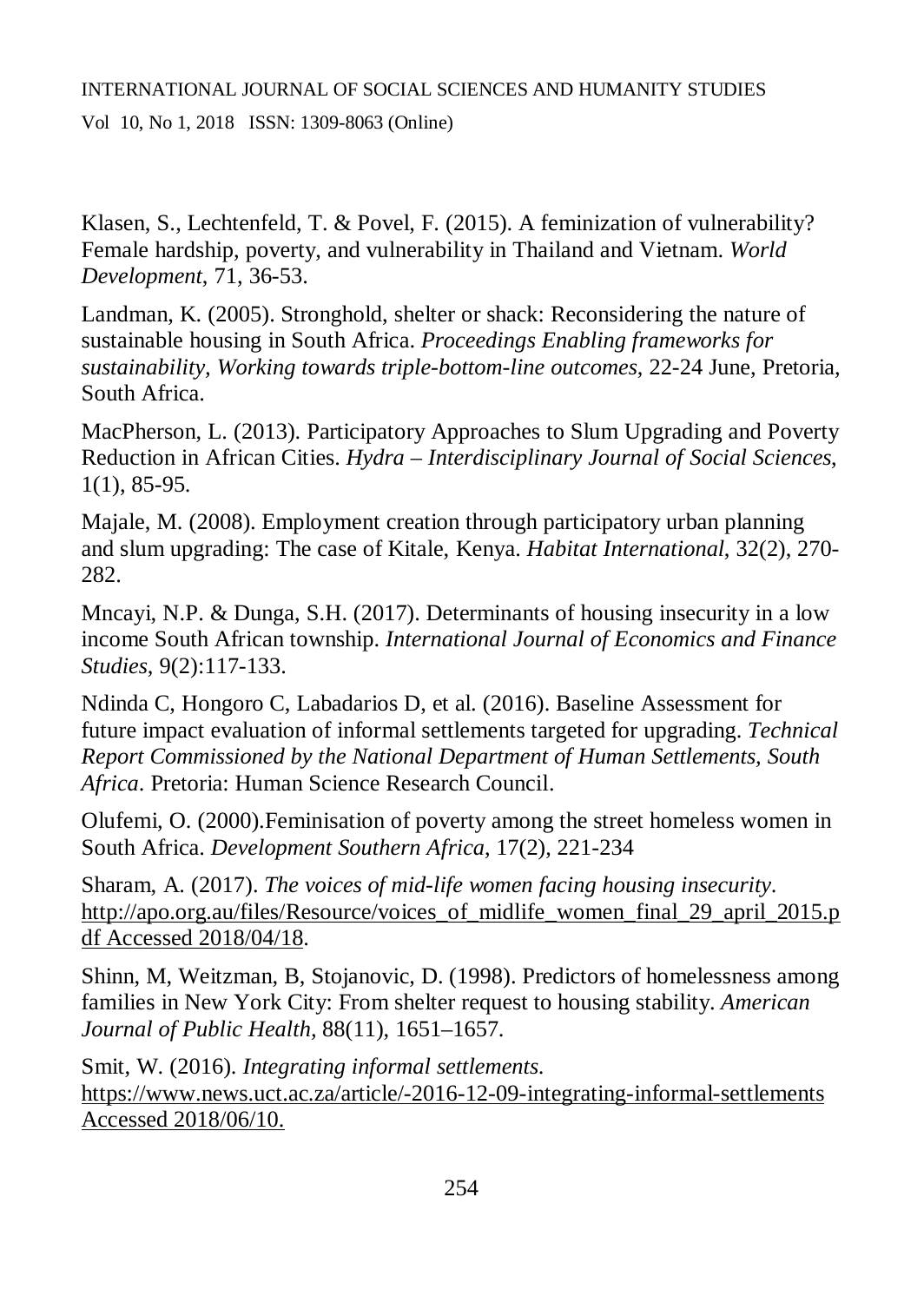Vol 10, No 1, 2018 ISSN: 1309-8063 (Online)

South Africa, Department of Housing. (2000). *Policies – Housing SA.*  <http://www.dhs.gov.za> Accessed 2018/04/05.

South Africa, Department of Human Settlements (DHS). (2016). Housing. *Paper presented at the third United Nations Conference on Housing and Sustainable Urban Development (Habitat III), Ecuador, Quito.*

South African Institute of Race Relations (SAIRR). (2015). *South Africa's housing conundrum.* [http://irr.org.za/reports-and](http://irr.org.za/reports-and-)publications/atLiberty/files/liberty-2013-south-africas-housing-conundrum Accessed 2018/06/02.

Statistics South Africa (StatsSA). (2012). Census: 2011, Pretoria: Government Printer.

Statistics South Africa (StatsSA). (2016). General household survey: 2015, Pretoria: Government Printer.

Swanepoel, J., Swanepoel, C., Van Graan, F., Allison, J. & Santana, L. (2010), *Elementary Statistical Methods*. 3rd ed. Potchefstroom: AndCork.

Tissington, K. (2010). *A review of housing policy and development in South Africa since 1994.* [http://spii.org.za/wp-content/uploads/2013/12/review-of-the](http://spii.org.za/wp-content/uploads/2013/12/review-of-the-)right-to-housing.pdf Accessed 2018/06/06.

Tshitereke, C. (2008). *The Importance of Adequate Housing*, Mail & Guardian, 10 Oct. <http://mg.co.za/article/2008-10-10-the-importance-of-adequate-housing> Accessed 2018/05/18.

Turnbull, H., Loptson, K. & Muhajarine, N. (2014). Experiences of housing insecurity among participants of an early childhood intervention programme. *Child: Care, Health and Development,* 40(3), 435–440.

Turok, I. (2015). *Informal settlements: Poverty traps or ladders to work?*  [www.econ3x3.org](http://www.econ3x3.org) Accessed 2018/04/19.

United Nations Human Rights Commission. (2012). Women and the right to adequate housing. Geneva: UN.

UN Habitat (2009). *The human right to adequate housing: Fact Sheet No. 21*. <http://www.refworld.org/docid/479477400.html>Accessed 2018/06/01.